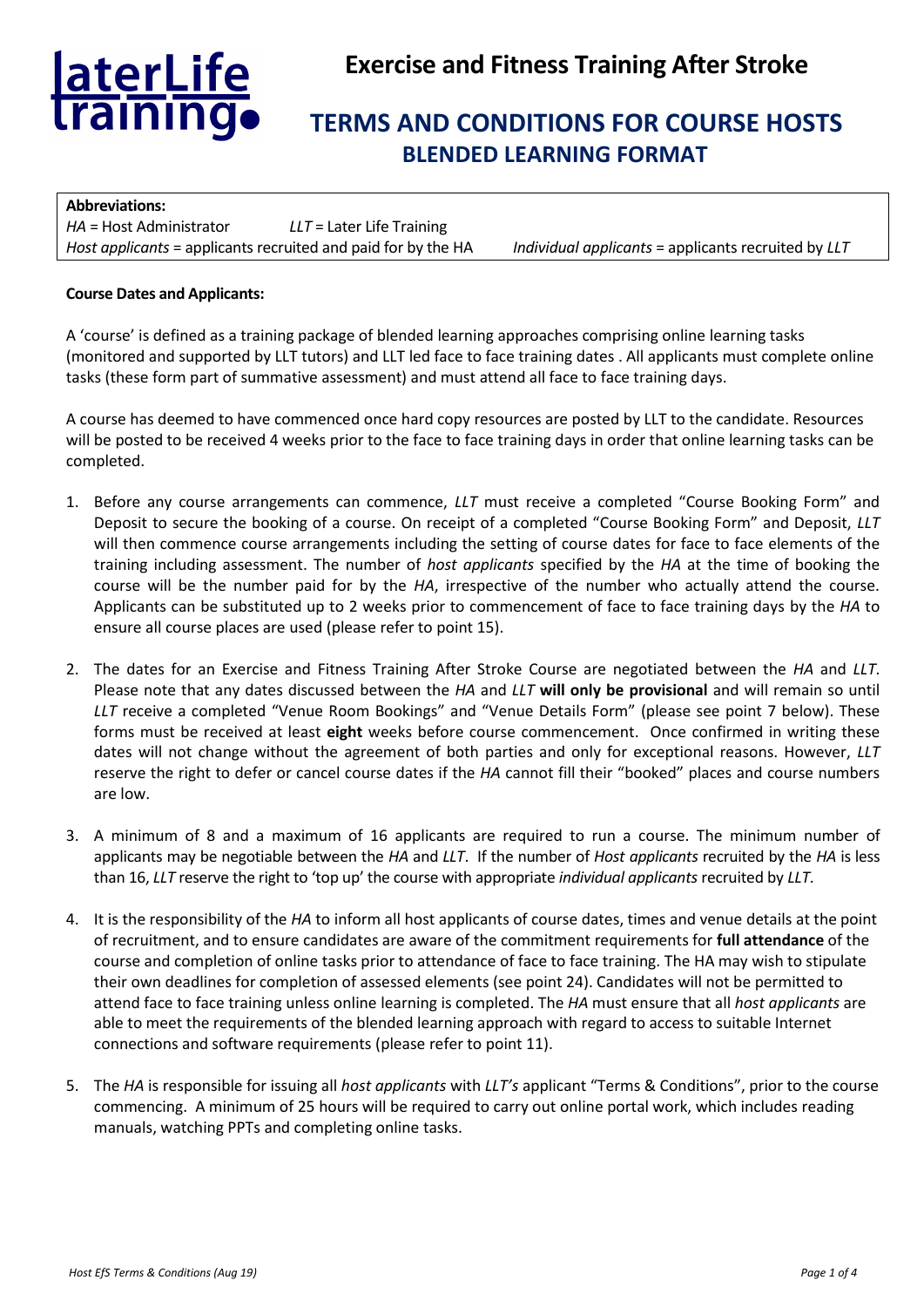#### **Facilities and Equipment:**

- 6. The *HA* is responsible for **the arrangement and payment** of the course venue and the provision of adequate venue equipment and facilities. All venue rooms must meet the minimum size requirements as outlined in the "Venue Room Bookings", regardless of the number of Host applicants the *HA* is putting on the course, to allow for maximum course numbers. Room sizes may be negotiable between the *HA* and *LLT*, but **must** be discussed and clarified before course dates can be confirmed.
- 7. The *HA* **must** complete and return the accompanying documents "Venue Room Bookings" and "Venue Details Form" at least **eight** weeks before the course commencement. Until these forms are received by *LLT* and the venue **cleared as suitable to host the course**, course dates will remain **provisional**. If a completed "Venue Room Bookings" and "Venue Details Form" are not received by *LLT* by this time *LLT* reserve the right to reschedule dates as necessary.
- 8. Please note the venue rooms must be open from 8.00am to 6.30pm on all course days and the *HA,* or a representative, **must** be present on Day 1 to welcome *LLT* course tutors and delegates.

## **Candidate Eligibility and Booking:**

- 9. The *HA* undertakes to check the eligibility of their own *Host applicants* and only to recruit those who are eligible (see accompanying document 'Candidate Eligibility & Guidelines'). Please ensure that all *Host Applicants* are fully aware of the commitment required and that substantial homework, which includes online tasks, are involved. *LLT* will advise on the eligibility of *Host applicants,* if requested. All *individual applicants* recruited by *LLT* will have the necessary qualifications, experience, commitment and, if necessary, work support to enable them to take part in this course.
- 10. The *HA* undertakes to inform all *Host applicants* that they must check that they have appropriate insurance in order to implement the qualification they are working towards. LLT advise that all candidates contact their respective insurance provider to ensure cover will be provided on successful completion of the qualification. This is particularly important for REPs registered exercise instructors holding insurance with REPs.
- 11. The *HA* is responsible for ensuring that all *host candidates* are able to meet the requirements of the blended learning approach with regard to access to suitable Internet connections and software requirements, in order to complete mandatory online tasks. The minimum browser version that can be used is: Google Chrome (30+), Mozilla Firefox (25+), Safari 6 and Internet Explorer 9 or 10.
- 12. *LLT* will offer support to candidates with individual learning needs and/or disabilities. It is the candidate's responsibility to inform *LLT* of any individual needs on their booking form so that appropriate support, **within reason**, can be provided. For any learning needs, a professional report **must** be submitted with the booking form.
- *13.* The *HA* is responsible for providing LLT with the Booking Forms for their own *Host applicants* at least **four** weeks before the course commences (8 weeks before the first course face to face day). Failure to supply this information for the 8 minimum applicants required to run a course, at least **four** weeks before the course commences, **may** result in course cancellation and loss of deposit. Insufficient notice of the *HA* applicant details **will** result in late arrival of course manual and portal login details, which will delay the start of online work (refer to Item 14 below).
- 14. *LLT* will not send any further course correspondence, other than the course manual and portal login details, both of which are required for completion of online tasks. The course manual will be posted, and the portal login details emailed, to all host and individual candidates 4 weeks prior to the face to face training days (subject to payment being received). Full course details can be found on the relevant course events page of the LLT Website.
- 15. **Substitution** of *Host applicants* is permitted up to course commencement and provided the new learner is made aware of online task requirements to be completed. Learners will not be permitted to attend face to face training days unless tasks have been completed. It is the *HA* responsibility to ensure that a new "Booking Form" is completed and sent to *LLT* as soon as possible; the *HA* is also responsible for arranging any required reallocations of hard copy course manuals. *LLT* will not provide new hard copy materials. Portal passwords MUST NOT be passed onto any other individual, *LLT* will re-issue. *LLT* **cannot** take responsibility for late arrival of course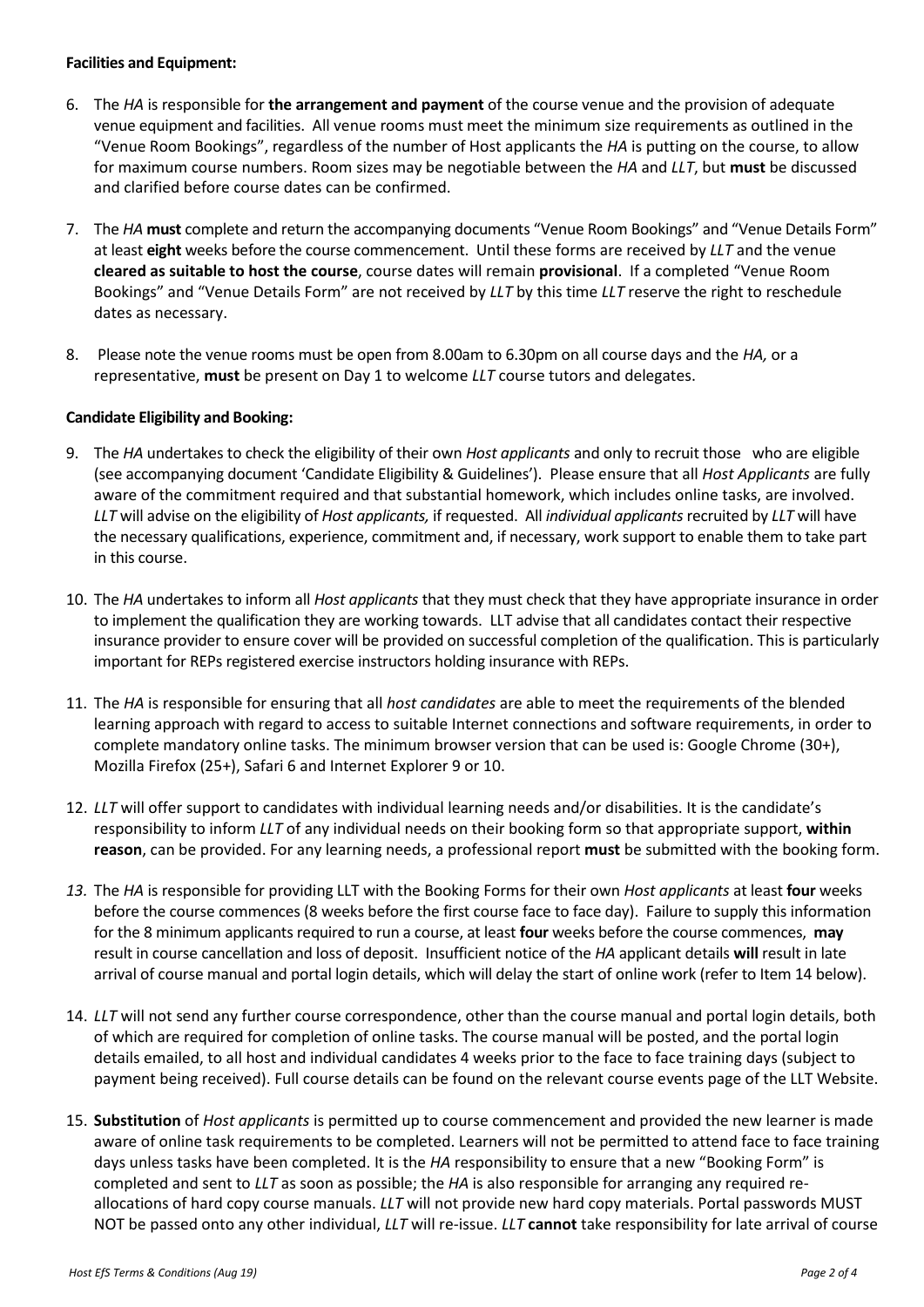manuals or portal login details to the new *Host applicant* if the substitution is within four weeks of the first face to face course day.

## **Fees, Cancellation, Deferral and Referral:**

- 16. The full course comprises; online learning tasks, 4 face to face days including assessment, of which all course days **must** be attended by all candidates. Online tasks comprise a mix of narrated presentations, videos and quiz's/learning checks. LLT tutors will monitor and support completion of these tasks. Timelines for completion will be set and expected to be adhered to. Please note that completion of all online tasks are a requirement and not optional. Full certification may not be issued unless all works are completed in a timely manner.
- 17. The full course cost includes all administration, access to the EfS training portal (access will expire on course completion), manuals, resources, course assessments and certification. **They do not cover any travel, subsistence or accommodation costs for** *Individual applicants***. All** *Individual applicants* **must inform** *LLT* **at time of booking, if their funder is part of a SHARED BUSINESS SERVICE and supply all Payable Code details.**
- 18. The *HA* will receive **one free place** on their course if a minimum of 12 *Host* and *Individual (LLT)* enrolments is reached and **a second free place** if the maximum of 16 *Host* and *Individual (LLT)* enrolments is reached. These free places are dependent on payment being received **before** the course starts.
- 19. The *HA* will ensure a **non-refundable deposit of £1500** is paid at the time of booking the course. *LLT* will be responsible for obtaining deposits, by Invoice, from all individual (LLT) applicants.
- 20. *LLT* will issue an outstanding balance **invoice, minus paid deposit,** to the *HA* for the *Host applicants* booked onto the course. Final **outstanding balance** payments are to be received by *LLT* **at least four weeks** before the commencement of the course. If payment is not received by this time, *LLT* reserve the right to withhold the course manuals and portal login details for all *HA applicants*, both of which are required for the host applicants to complete the necessary online tasks. We also reserve the right to cancel the training if full payment is not received before the commencement date.
- 21. **Cancellation** by the *HA* of a booked course will incur a cost, which will be on a sliding scale. Cancellation with more than 2 months notice from course start date will incur an administration charge of £150. Cancellation with between 1 month and 2 months notice from course start date will incur an administration charge of £500. Cancellation with between 2 weeks and 1 month notice from course start date will incur an administration charge of £1000. Cancellation with less than 2 weeks notice from course start date will result in the **full course fees** for all *Host applicants* being paid. Cancellation for medical reasons by a *Host applicant* will be accepted only with a signed MED 3 Certificate and a refund made less an administration charge of **£50.** Medical certificates **must** be received by the LLT Office **before** the course starts. Backdated Medical Certificates, letters or notes that do not confirm that the named person was examined will not be accepted. Cancellation after course commencement (Online enrolment) will result in the **full course fee being paid**.
- 22. **Deferral during the course** once a course has commenced, if candidates wish to defer the course assessments (Theory Paper, Case Study and Practical Assessment) there will be an administration charge of **£50, irrespective of reason.** However, once candidates have signed the assessment sign-up form on **Day 2** of the course, failure to attend the assessments ('late deferral') will result in a maximum re-assessment fee of **£160**. Late deferred assessment costs are **£35** for the Theory Paper, **£35** for the Case Study, **£25** for the Session Plan (where the Practical teaching was passed) and **£90** for the Practical Assessment. Late deferrals of all assessments with a Med 3 Certificate received by LLT and related to the assessment date, will incur an administration charge of **£50 only** and the assessment can be taken on a future course. **No refunds** will be given if course assessments are not taken. An invoice for late deferral costs will be sent to the *Individual* or their *Funder*, as appropriate, as soon as course and dates are agreed, and must be paid **before** the assessment dates. Non attendance at the arranged re-assessment will still be charged, unless for medical reasons which will be subject to the same Med 3 Certificate requirements as covered in item 21 above.
- 23. **Assessment referrals**  a referral of any part of the assessments will result in a re-assessment, which cannot be taken on the same day as the referral decision. The re-assessment costs are **£35** for the Theory Paper, **£35** for the Case Study, **£25** for the Session Plan (where the Practical teaching was passed) and **£90** for the Practical Assessment. A maximum of **three** referrals on an assessment is permitted before having to re-take the full course at full course cost.